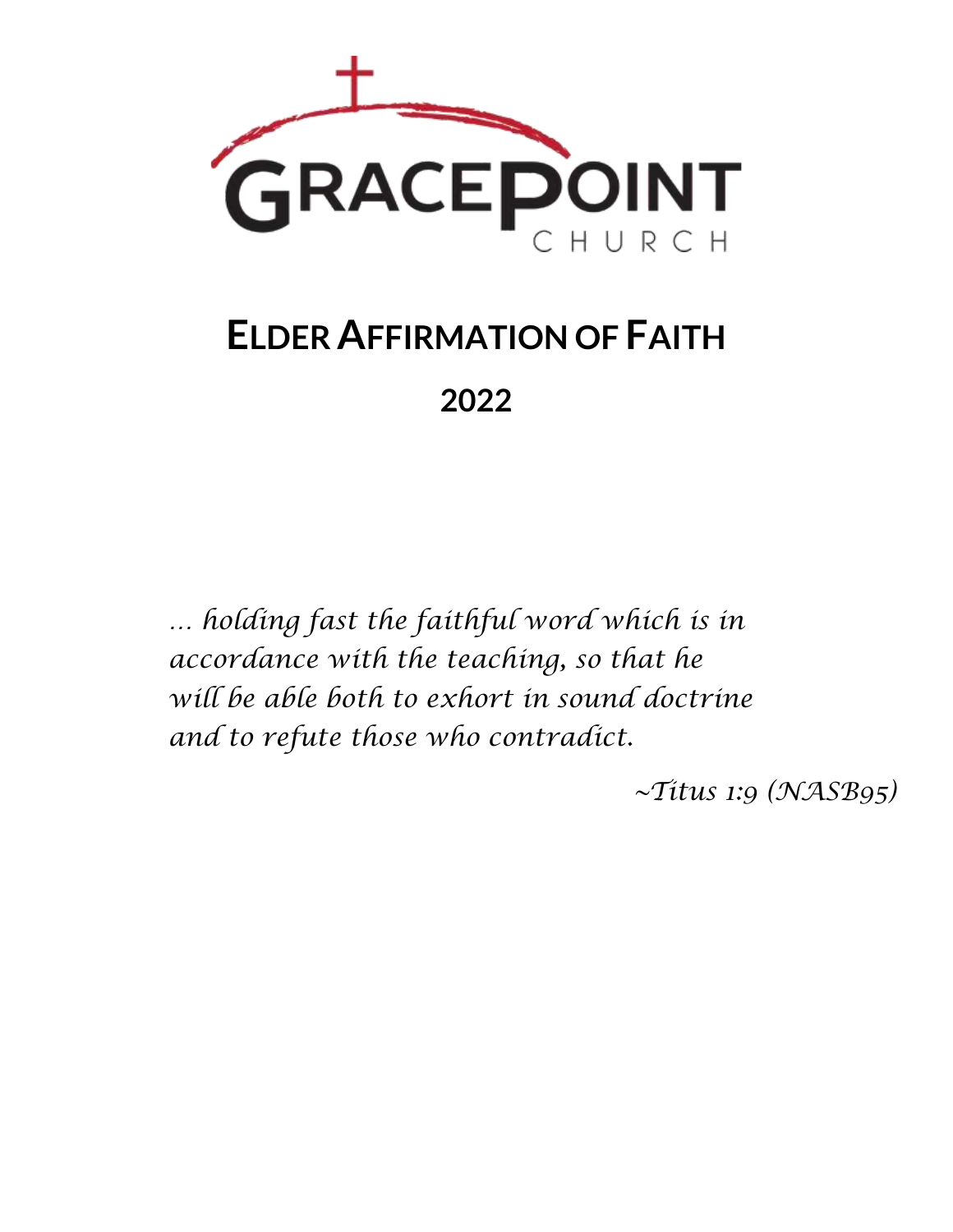# **ELDER AFFIRMATION OF FAITH FOR ELDERS, DEACONS,**

# **TEACHING FACULTY & MISSIONARIES**

*GRACEPOINT CHURCH OF EPHRATA ELDER AFFIRMATION OF FAITH*

| Contents                                                                    |            |
|-----------------------------------------------------------------------------|------------|
| Preface, Purpose and Preamble                                               | page 3     |
| Article 1. Revelation, Scripture, and Authority                             | page 4     |
| Article 2. The Godhead ("Tri-unity")                                        | page 4     |
| Article 3. God the Father                                                   | page 5-6   |
| Article 4. God the Son                                                      | page 7     |
| Article 5. God the Holy Spirit                                              | page 8     |
| Article 6. Angels, Fallen and Unfallen                                      | page 9     |
| Article 7. Man, Created and Fallen                                          | page 10    |
| Article 8. Salvation                                                        | page 11-12 |
| Article 9. The Church                                                       | page 13-15 |
| Article 10. Consummation of the Age and Future Things                       | page 16-17 |
| Summation: The Spirit of this Affirmation and the Unity of the Church       | page 18    |
| Statement of Agreement for Elders, Deacons, Teaching Faculty & Missionaries | page 19    |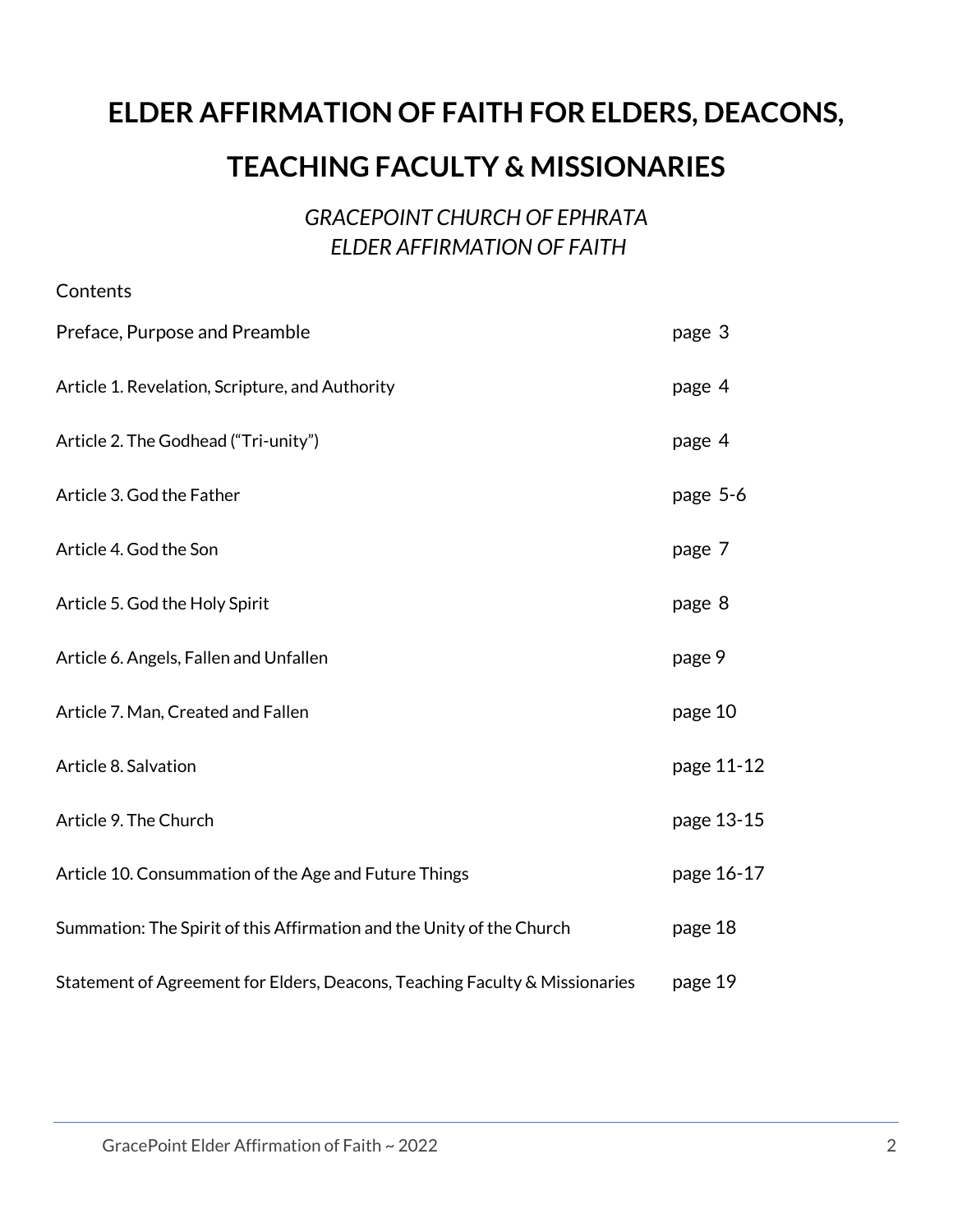#### **Preface: The Origin of This Document**

This Affirmation of Faith originated at GracePoint Church of Ephrata, Ephrata, Washington, as the Elders (Overseers) $1$  saw the need to define what they believe and teach for the clarity and continuance of Biblical faithfulness in the church. Over the time period of 2006-2008 the Elders met to pray, study, discuss and formulate this doctrinal statement of what we believe and why we believe it.

We rejoice that God has led us as a church and a ministry to embrace a vision of himself and his work that will guard us and help us spread a passion for his supremacy in all things for the joy of all peoples through Jesus Christ.

#### **Purpose of This Document**

GracePoint Church of Ephrata Elders have affirmed this Elder Affirmation of Faith and are to be held accountable to maintain it through life and doctrine. As the Summation of this Affirmation states, the aim of this document is to preserve the unity of the church through sound doctrine. In the words of the Affirmation,

"We believe that the cause of unity in the church is best served, not by finding the lowest common denominator of doctrine, around which all can gather, but by elevating the value of truth, stating the doctrinal parameters of church or school or mission or ministry, seeking the unity that comes from the truth, and then demonstrating to the world how Christians can love each other across boundaries rather than by removing boundaries." This document, then, and the team of Elders' adherence to it aims to preserve the unity of the church through a commitment to Biblical truth.

#### **Preamble**

 The teaching of GracePoint Church of Ephrata is based on the Scriptures. Our statement of faith reflects those doctrines that the Elders and congregation consider essential to understanding, teaching, and practicing God's Word and is based on an interpretation of the Scripture that is:

- 1. **Normal** understanding the words of Scripture in their common usage unless otherwise indicated by the context.
- 2. **Literal** understanding the meaning of Scripture in its ordinary sense unless the context requires a figurative interpretation.
- 3. **Grammatical** using the recognized rules of grammar to interpret the text.
- 4. **Historical** understanding the words of Scripture in the context of the times in which they were written.
- 5. **Systematic** categorizing and comparing the teaching of the Scriptures with the whole of Scripture in view.
- As Elders of GracePoint Church of Ephrata, we believe and affirm that this statement of faith reflects the truth of God's Word.

<sup>&</sup>lt;sup>1</sup> The designation, "Elder" refers to the office of spiritual leadership in the local church. The term "Overseer" (giving oversight) describes the activity of the Elder in the local church. Both terms are used interchangeably in this document. See Article 9 for further explanation.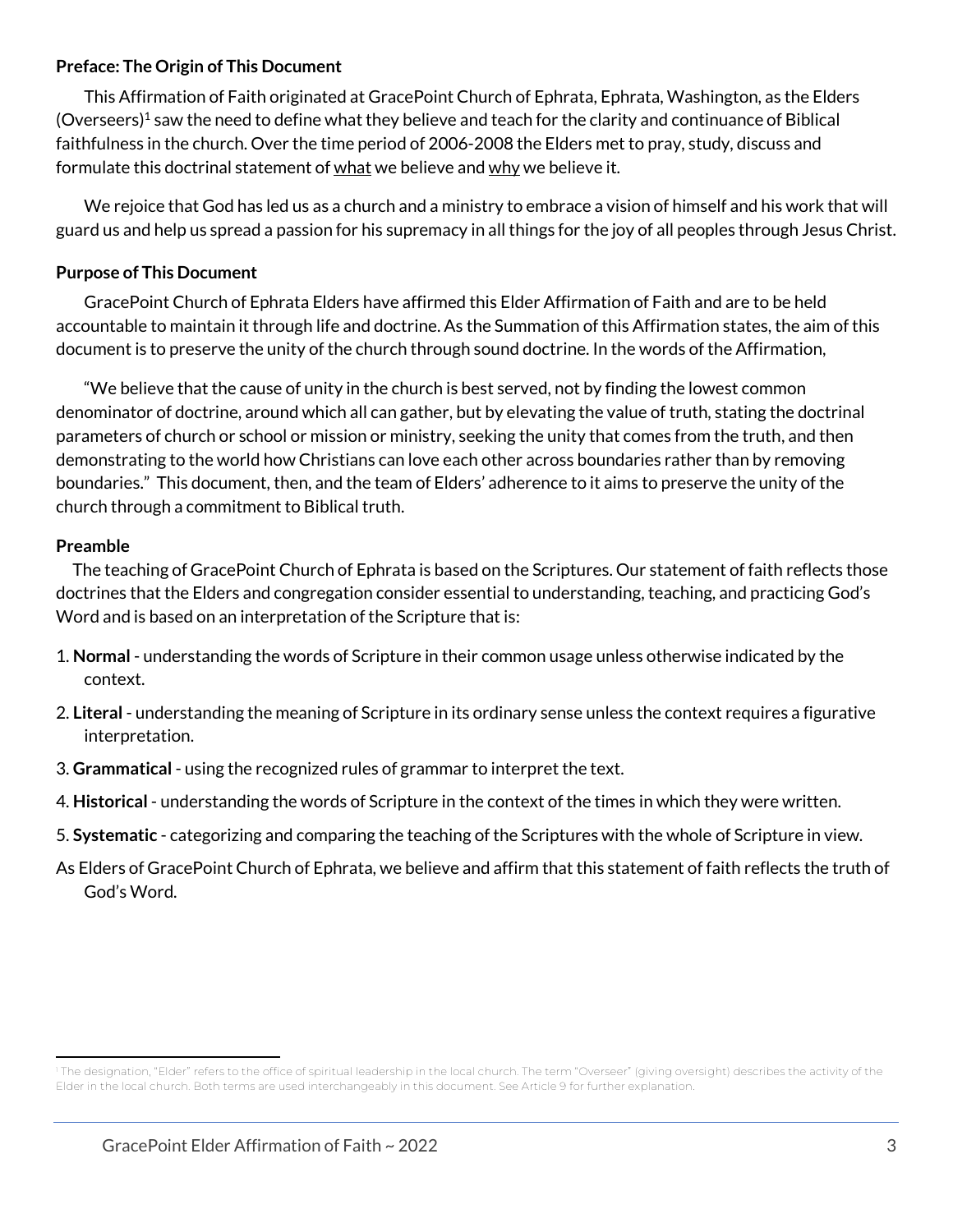# **Article 1. Revelation, Scripture, and Authority**

We believe that God is revealed in creation, in the Holy Scriptures, and in Jesus Christ, the apex of revelation. The Scriptures, all sixty-six Old and New Testament books, are divinely authoritative in all they affirm. (Ps. 19:1-6; Heb. 1:1-2; John 17:17)

We believe that all the Scriptures center about the Lord Jesus Christ in His person and work in His first and second coming, and hence that no portion, even of the Old Testament, is properly read, or understood, until it leads to Him. We also believe that all the Scriptures were designed for our practical instruction (Mark 12:26, 36; 13:11; Luke 24:27, 44; John 5:39; Acts 1:16; 17:2–3; 18:28; 26:22–23; 28:23; Rom. 15:4; 1 Cor. 2:13; 10:11; 2 Tim. 3:16; 2 Pet. 1:21).

We believe in the verbal, plenary $^2$  inspiration of Scripture. $^3$  This means the Holy Spirit dynamically superintended the verbal expressions of the human authors of Scripture so that the very thoughts God intended were accurately penned in the wording of the original manuscripts. (2 Tim. 3:16-17; 2 Pet. 1:20-21; 1 Cor. 2:13)

We believe the Scripture is inerrant<sup>4</sup> as to fact and infallibly<sup>5</sup> trustworthy as to truth, and should be interpreted in context to ascertain each author's intended meaning. Our present Bible continues to bear the final authoritative instruction of God for the church and the world. (John 10:35b; Ps. 19:7; Matt. 5:17-18)

We believe that God's intentions, revealed in the Bible, are the supreme and final authority in testing all claims about what is true and what is right. In matters not addressed by the Bible, what is true and right is assessed by criteria consistent with the teachings of Scripture.

*Adopted by Elders, 20 March 2006*

# **Article 2. The Godhead ("Tri-unity")**

We believe in one only and true God who is perfectly complete and the sole object of our worship. This one God has always existed in eternal relationship as three Persons, Father, Son, and Holy Spirit who, possessing the same divine attributes, are coeternal and coequal identical in substance (essence) but executing distinct yet harmonious subsistence (necessary existence). (Genesis 1:1; Deuteronomy 6:4; Isaiah 6:8; Matthew 28:19; John 1:1-4, 14, 10:30; 1 Corinthians 8:4-6; 2 Corinthians 13:14; 1 John 5:7; Hebrews 1:1-3; Revelation 1:4-6)

<sup>2</sup> *verbal, plenary* "This influence of the Holy Spirit over the writers of Scripture extended beyond the thoughts to the selection of the very words which the authors chose. Yet this influence of the Holy Spirit did not amount to a verbal dictation. The term often adopted is that of "concursus," or confluent authorship, i.e. That every word is both fully divine and fully human." –M. James Sawyer, *Theories of Inspiration*, www.bible.org.

<sup>3</sup> "*Inspiration* is...God's superintendence of the human authors so that, using their own individual personalities, they composed and recorded without error His revelation to man in the words of the original autographs." - Charles C. Ryrie

<sup>4</sup> "*Inerrancy* means that when all the facts are known, the Scriptures in their original autographs and properly interpreted will be shown to be wholly true in everything that they affirm whether that has to do with doctrine or morality or with the social, physical, or life sciences." –Paul D. Feinberg, *The Meaning of Inerrancy*, Inerrancy, Norman L. Geisler, ed. p.294.

<sup>5</sup> "*Infallible* signifies the quality of neither misleading nor being misled and so safeguards in categorical terms the truth that Holy Scripture is a sure, safe, and reliable rule and guide in all matters." – Norman L. Geisler, *Appendix,* Inerrancy, Norman L. Geisler, ed. p.500.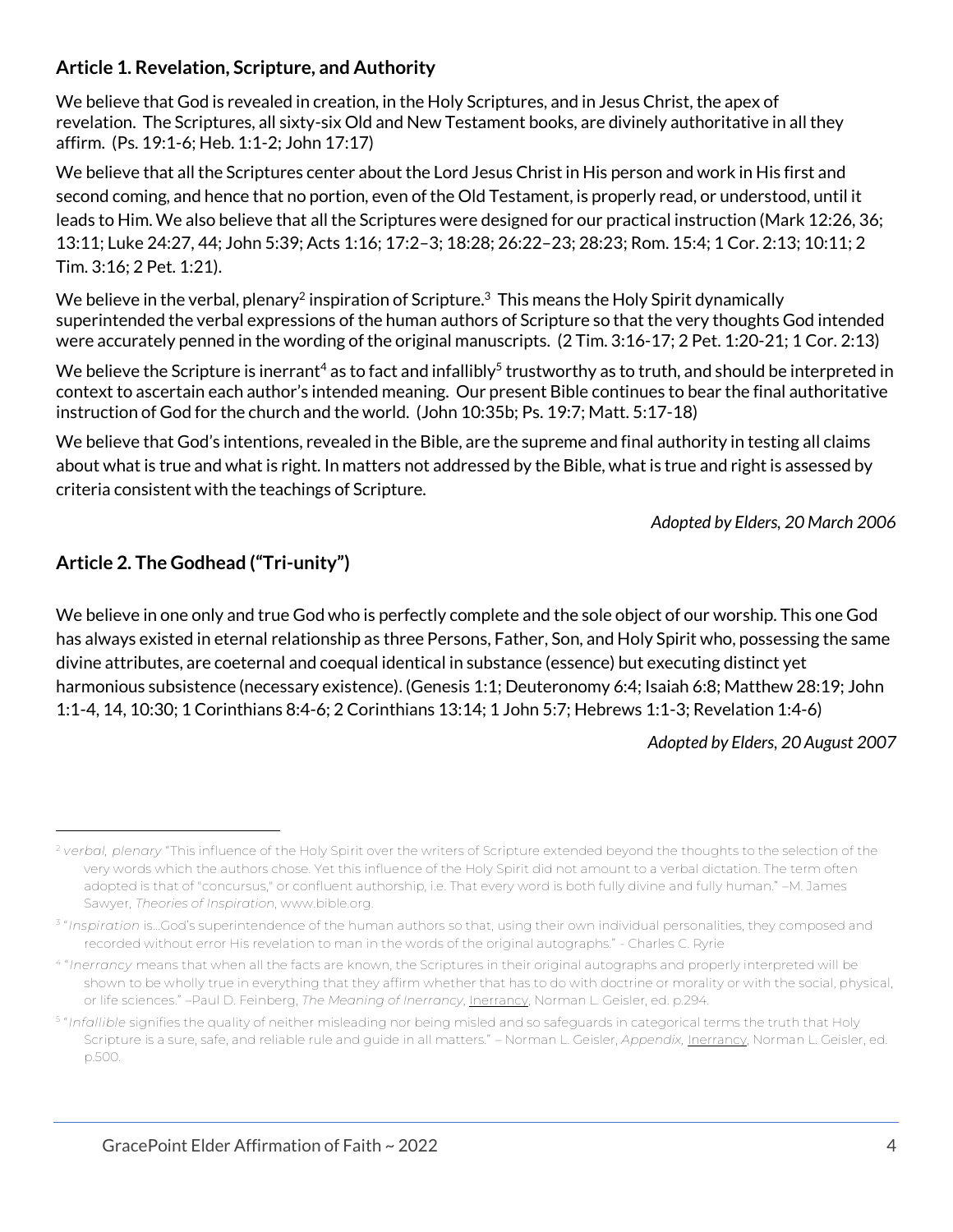# **Article 3. God the Father**

While it is not given to the finite mind fully to comprehend the infinite God, it may be observed that some knowledge of Him is available and to enter into it becomes a privilege and duty.

We believe that the First Person of the Trinity, God the Father, is revealed through nature as its Designer and Creator. We believe that God the Father is the holy and loving Creator of all things. Unlimited in time, space, knowledge (past, present, and future), and power, the Father has providentially<sup>6</sup> planned all that comes to pass. Although distinct from His creation, He is immanently<sup>7</sup> at work. (Ps. 139: 1-16; 1 Cor. 8:6; John 5:17)

We believe that the First Person is revealed also through the Scriptures, which directly testify of Him, and through the Person of the Lord Jesus Christ, who came to reveal Him (John 1:18) and to introduce men to Him (Matt. 11:27). We believe that He concerns Himself mercifully in the affairs of men, that He hears and answers prayer, and that He saves from sin and death all that come to Him through Jesus Christ. (John 3.16-17; 4.24; 17.5).

God is to be recognized both as Creator and Father. He has been presented by the Sacred Text as Father in three respects.

**#1.** We believe that the First Person is the Father of our Lord Jesus Christ.

The thought of inferiority or succession is not to be included in a divine Father and Son relationship. It is more nearly that of manifestation as evidenced in the unique, eternal affiliation between the First and Second Persons of the Godhead. Whenever Christ addressed the First Person as *God*, it is clearly indicated by so much that He spoke out from His humanity (cf. Matt. 27:46; Heb. 10:7).

**#2.** We believe that the First Person is the Father of all true believers.

All who receive Christ (cf. John 6:53), or believe on His name (cf. John 1:12–13), become legitimate offspring of God; they become conformed eventually to the image of God's Son—Christ, which truth requires that they have become actual sons of God, or else Christ would not be able to call them *brethren* (cf. Rom. 8:29), nor could they be heirs of God and joint heirs with Christ except they be constituted *actual* sons of God (Rom. 8:17). To the one thus recreated, the measureless value of his estate does not appear in the present world. It will be the major distinction characterizing throughout eternity those who are sons of God. As His present supreme purpose, God is now "bringing many sons unto glory" (Heb. 2:10).

<sup>6</sup> **Providence**; a definition: *"God's providence is His constant care for and His absolute rule over all His creation for His own glory and the good of His people."* — Jerry Bridges

 $^7$  A distinction should be recognized between the immensity of God and the omnipresence of God. Immensity emphasizes the **transcendence** of God and stresses that He is not bound by space, whereas omnipresence emphasizes His *immanence*, filling all space, including earth. The doctrine of omnipresence is a comfort to the believer who recognizes that no calamity can befall him that God is not present with Him; it is also a warning to the disobedient person that he cannot escape the presence of God.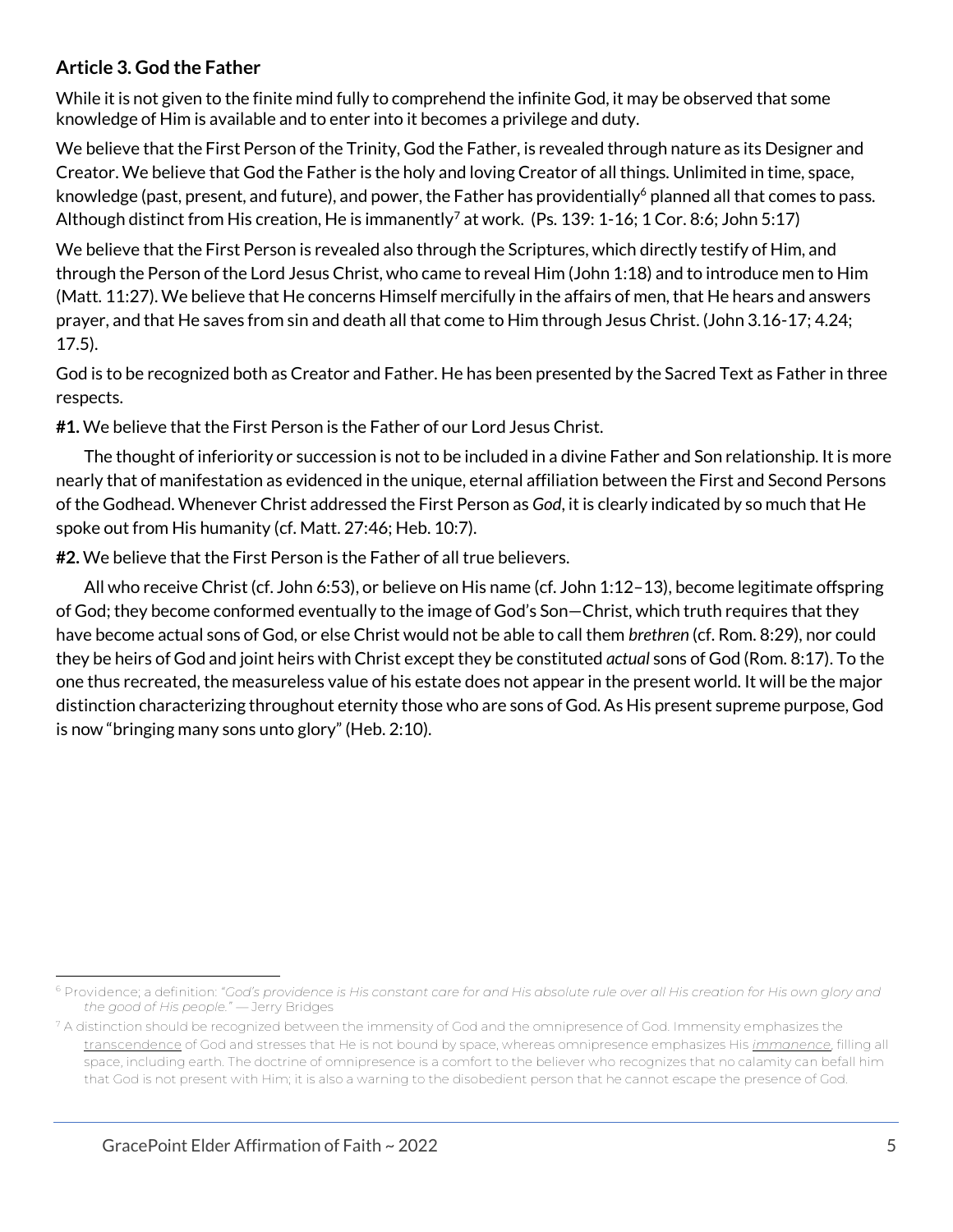**#3.** We believe that the First Person is the Father of Israel.

Several times God addresses the nation of Israel as a father (cf. Ex. 4:22; Deut. 32:6; Isa. 63:16; 64:8). The latter designation when applied to Israel does not imply that individual Israelites were regenerated sons of God. The term appears to connote national solicitude or fatherhood by reason of parental care for all, much as Yahweh  $(YHWH)^8$  declared Himself to be a husband unto Israel (cf. Jer. 31:32).

<sup>8</sup> **TETRAGRAMMATON\*** Term referring to the four consonants of one of the primary Hebrew names, for God (from Greek *tetra,* "four," and *gramma,* "a letter of the alphabet"). These letters are the Hebrew equivalents of English Y (or J), H, W, and H. The most widely accepted meaning of the name is "the one who is, that is, the absolute and unchangeable one." This is the name the Lord revealed to Moses (Ex 3:15; cf. vv 13-14; Jn 8:56-58). According to the Ten Commandments, the Jews were not to take this name in vain (Ex 20:2, 7). The Jews, therefore, regarded the name as so holy that they would not pronounce it but said instead *Adonai,* "Lord." Originally the text was written only with consonants, but when the scholars called Masoretes added the vowel points, they inserted the vowels for Adonai as a reminder not to read the sacred name. Non-Hebraists combined the vowels of Adonai with the consonants of JHWH, producing a new form, "Jehovah," which does not exist in the Hebrew language. The correct pronunciation of the name must have been Yahweh, but most translations render it LORD, using capital letters to distinguish it from other uses of the English word "Lord."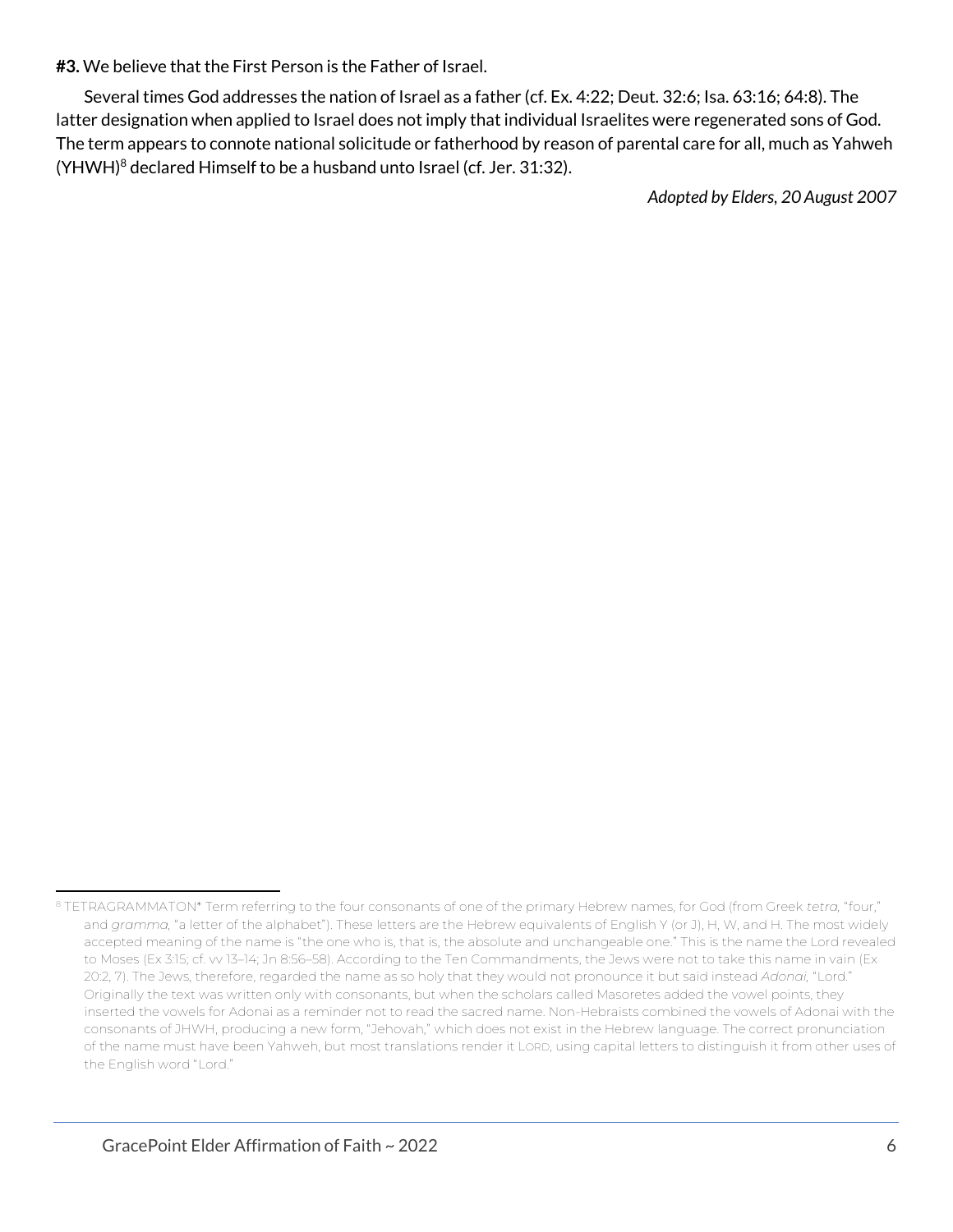# **Article 4. God the Son**

We believe that, as provided and purposed by God and as pre-announced in the prophecies of the Scriptures, the eternal Son of God came into this world that He might manifest God to men, fulfill prophecy and become the Redeemer of a lost world. To this end He was born of the virgin and received a human body, a sinless human nature, and He performed miracles that validated and authenticated His claims to His Person and teachings. (Luke 1:30-35; John 1:18; 3:16; Heb. 4:15).

We believe that on the human side, He became and remained a perfect man but sinless throughout his life; yet He retained His absolute deity being at the same time very God and very man (Luke 2:40; John 1:1-2; Phil. 2:5-8), and that His earth-life sometimes functioned within the sphere of that which was human and sometimes within the sphere of that which was divine.

We believe that in fulfillment of prophecy, He came first to Israel as her Messiah-King, and that being rejected of that nation, He according to the eternal counsels of God, gave His life as a ransom for all (John 1:11; Acts 2:22-24; 1 Tim. 2:6).

We believe that in infinite love for the lost, He voluntarily accepted His Father's will and became the divinely provided sacrificial Lamb and took away the sin of the world, bearing the holy judgments against sin which the righteousness of God must impose. His death was therefore substitutionary in the most absolute sense—the just for the unjust—and by His death, He became the Savior of the lost (John 1:29; Rom. 3:25-26; 2 Cor. 5:14; Heb. 10:5-14; 12 Pet. 3:18).

We believe that according to the Scriptures, He arose from the dead in the same body, though glorified, in which He had lived and died, and that His resurrection body is the pattern of that body which ultimately will be given to all believers (John 20:20; Phil. 3:20-21).

We believe that on departing from the earth, He was accepted by His Father and that His acceptance is a final assurance to us that His redeeming work was perfectly accomplished (Heb. 1:3).

We believe that He became Head over all things to the church which is His body, and in this ministry He ceases not to intercede<sup>9</sup> and advocate<sup>10</sup> for the saved (Eph. 1:22-23; Heb. 7:25; 1 John 2:1).

<sup>9</sup> *Christ's intercession assures the security of our salvation.* The believer could lose his salvation only if Christ would be ineffective in His role as mediator (Rom. 8:34; Heb. 7:25). The intercession of Christ involves (1) His presence before the Father; (2) His spoken word (Luke 22:32; John 17:6–26); and (3) His continual intercession (note the present tense in the verbs).

<sup>&</sup>lt;sup>10</sup> Christ's advocacy restores us to fellowship when that fellowship is broken through sin. Christ is termed the believers' "Advocate" (Gk. *parakletos*), meaning "defense attorney" (1 John 2:1). "In rabbinical literature the word could indicate one who offers legal aid or one who intercedes on behalf of someone else.…the word undoubtedly signified an 'advocate' or 'counsel for the defense' in a legal context."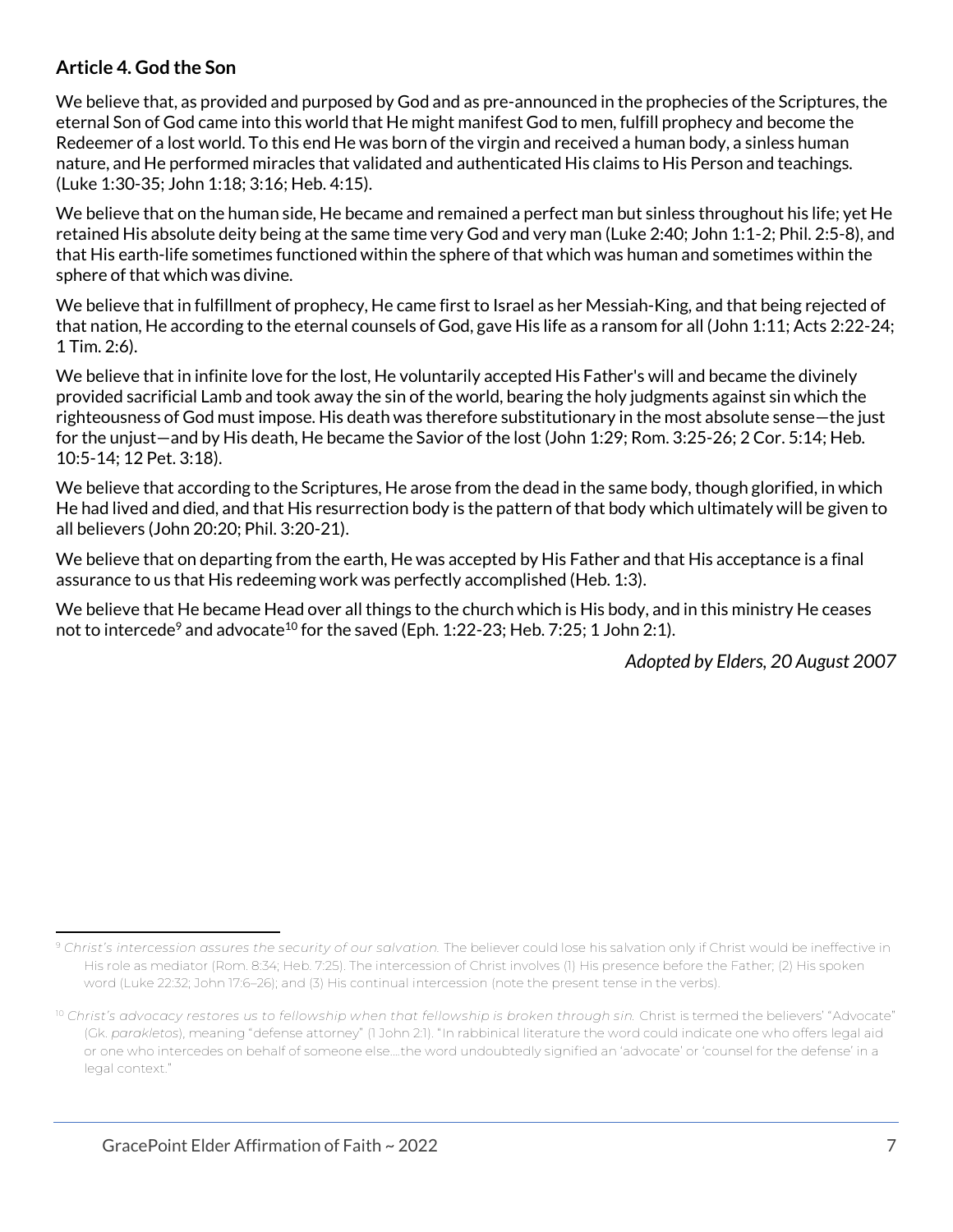# **Article 5. God the Holy Spirit**

We believe that the Holy Spirit, the third Person of the blessed Trinity, though omnipresent from all eternity, took up His abode in the world in a special sense on the day of Pentecost according to the divine promise, dwells in every believer and, by His baptism, unites all to Christ in one body and that He, as the indwelling One, is the source of all power and all acceptable worship and service. We believe that He never takes His departure from the church, nor from the feeblest of the saints, but is ever present to testify of Christ; seeking to occupy believers with Him and not with themselves nor with their experiences.

We believe that in this age, based on that which the Holy Spirit is to the believer, the Holy Spirit has certain welldefined ministries, and that it is the duty of every Christian to understand what the Holy Spirit is to him, and does to him, and to be rightly adjusted to the Holy Spirit in his own life and experience. We believer that the Holy Spirit, as a special provision of God, is an **anointing** (2 Cor. 1:21; 1 John 2:20-27), a **seal** (2 Cor. 1:22; Eph. 1:14; 4:30), and an **earnest**(2 Cor. 1:11; Eph. 1:14). His ministries to the Christian are the restraining of evil in the world to the measure of the divine will; the convicting of the world respecting sin, righteousness and judgment; the regenerating<sup>11</sup> of all believers; the indwelling<sup>12</sup> of all who are saved whereby they are sealed**<sup>13</sup>** unto the day of redemption and anointed of God for service; the baptizing<sup>14</sup> into the one body of Christ of all who are saved; and the continued filling<sup>15</sup> for power, witnessing, teaching, leading, and service of those among the saved who are yielded to Him and who are subject to His will (John 3:6; 16:7-15; Acts 1:8; Rom. 8:3-14; 1 Cor. 12:13; Eph. 4:30; 5:18; 2 Thess. 2:7; 1 John 2:20-27).

We believe that some gifts<sup>16</sup> of the Holy Spirit such as speaking in tongues and healings were given to be used as signs to authenticate God's message, and messenger of the first century church when the canon of Scripture was being formed. We believe that speaking in tongues was never the common or necessary sign of the baptism nor of the filling of the Spirit, and that the complete deliverance of the body from sickness or death awaits the consummation of our salvation in the resurrection (Acts 4:8, 31; Rom. 8:23; 1 Cor. 13:8; 2 Cor. 12:12). We believe that in accordance with the sovereign will of God, miraculous healing may be manifest at God's discretion. We believe that other non-sign gifts were given to the church and that through the exercise of these gifts in the church, believers who learn and apply the truth of Scripture to their lives will mature spiritually. We further believe that ecstatic experiences, though they may be valid manifestations of the grace of God, do not appreciably contribute to one's spiritual maturity (Eph. 4:11-16; 1 Pet. 2:2).

- $^{13}$  The Holy Spirit is given to the person who believes in Christ as a seal, identifying the believer as belonging to God.
- <sup>14</sup> The baptizing work of the Holy Spirit may be defined as that work whereby the Spirit places the believer into union with Christ and into union with other believers in the Body of Christ (1 Cor. 12:13).
- <sup>15</sup> The basis for the filling of the Spirit is Ephesians 5:18, "be filled with the Spirit." The meaning of "filled" (Gk. *plerousthe*) is "control." "The indwelling Spirit of God is the One who should continually control and dominate the life of the believer."
- $16$  A concise definition of spiritual gifts is simply a "grace gift." A more complete definition is "a divine endowment of a special ability for service upon a member of the body of Christ."

<sup>&</sup>lt;sup>11</sup> Regeneration proves to be the imparting of the divine nature (cf. Titus 3:5; 1 Pet. 1:23; 2:2). All believers, then, have divine sonship (Gal. 3:26, R.V.).

 $^{12}$  A key verse that indicates the unique ministry of the Holy Spirit in this age is John 14:16 where Jesus promised the Spirit would indwell believers and that the indwelling would be permanent. This permanent indwelling would not be for a select few but for all believers.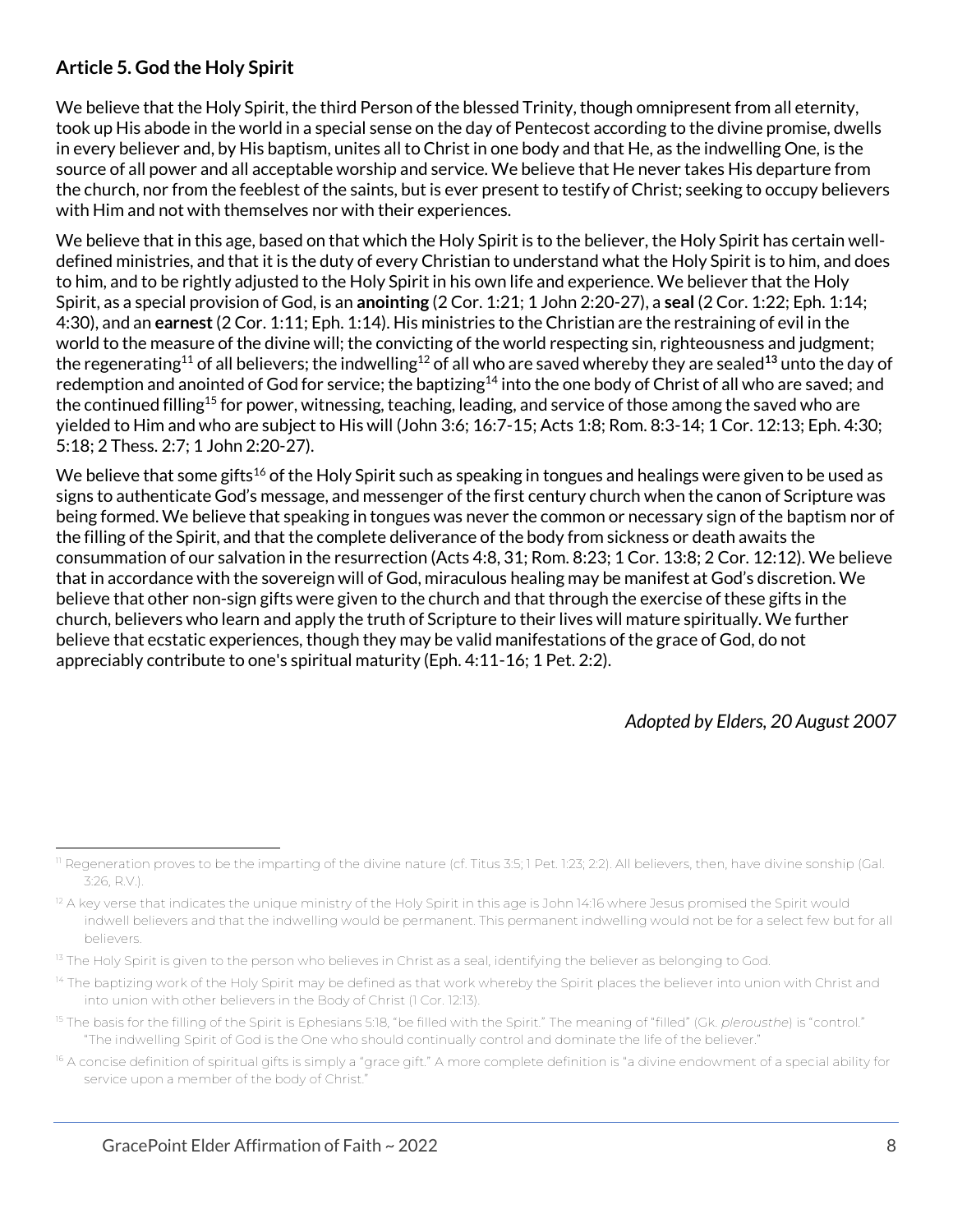# **Article 6. Angels, Fallen and Unfallen**

We believe that God created an innumerable company of sinless, spiritual beings, known as angels. We believe that angels are not the spirits of the departed nor are they glorified human beings. We believe that although angels are "spirits," they nevertheless ofttimes have appeared to men in visible, and even human form. We believe that angels are beings of great might and power, but that it is always appropriated from God for His holy purposes. We believe that one angel, "Lucifer, son of the morning"—the highest in rank—sinned through pride, thereby becoming Satan; that a great company of the angels followed him in his moral fall, some of whom became demons and are active as his agents and associates in the prosecution of his unholy purposes, while others who fell are "reserved in everlasting chains under darkness unto the judgment of the great day" (Isa. 14:12-17; Col. 1:6; Heb. 12:22,23; Neh. 9:6; Heb 1:14; Gen. 19; Judges 2:1; Mt. 1:20; Luke 1:26; 2 Pet. 2:11; 2 Thess. 1:7; Ezek. 28:11-19; 1 Tim. 3:6; 2 Pet. 2:4; Jude 6).

We believe that Satan was the first to sin, and that, under the permission of God, he, through subtlety, led our first parents into transgression, thereby accomplishing their moral fall and subjecting them and their posterity to his own power; that he is the enemy of God and the people of God, opposing and exalting himself above all that is called God or that is worshiped; and that he who in the beginning said, "I will be like the most High," in his warfare appears as an angel of light, even counterfeiting the works of God by fostering religious movements and systems of doctrine, which systems in every case are characterized by a denial of the efficacy of the blood of Christ and of salvation by grace alone (Gen. 3:1-19; Rom. 5:12-14; 2 Cor. 4:3-4; 11:13-15; Eph. 6:10-12; 2 Thess. 2:4; 1 Tim. 4:1-3).

We believe that Satan's judgment was sealed at the cross, thereby suffering defeat, although his imminent penalty has not yet been carried out and that he, a usurper, now rules as the "god of this world"; that, at the second coming of Christ, Satan will be bound and cast into the abyss for a thousand years, and after the thousand years he will be loosed for a little season and then "cast into the lake of fire and brimstone," where he "shall be tormented day and night for ever and ever" (John 12:31; Col. 1:15-19; 2:15; Rev. 20:1-3, 10).

We believe that a great company of angels kept their holy estate and are before the throne of God, from whence they are sent forth as ministering spirits to minister for them who shall be heirs of salvation (Luke 15:10; Eph. 1:21; Heb. 1:14; Rev. 7:12).

We believe that man was made lower than the angels; and that, in His incarnation, Christ took for a little time this lower place that He might lift the believer to His own sphere above the angels (Heb. 2:6-10).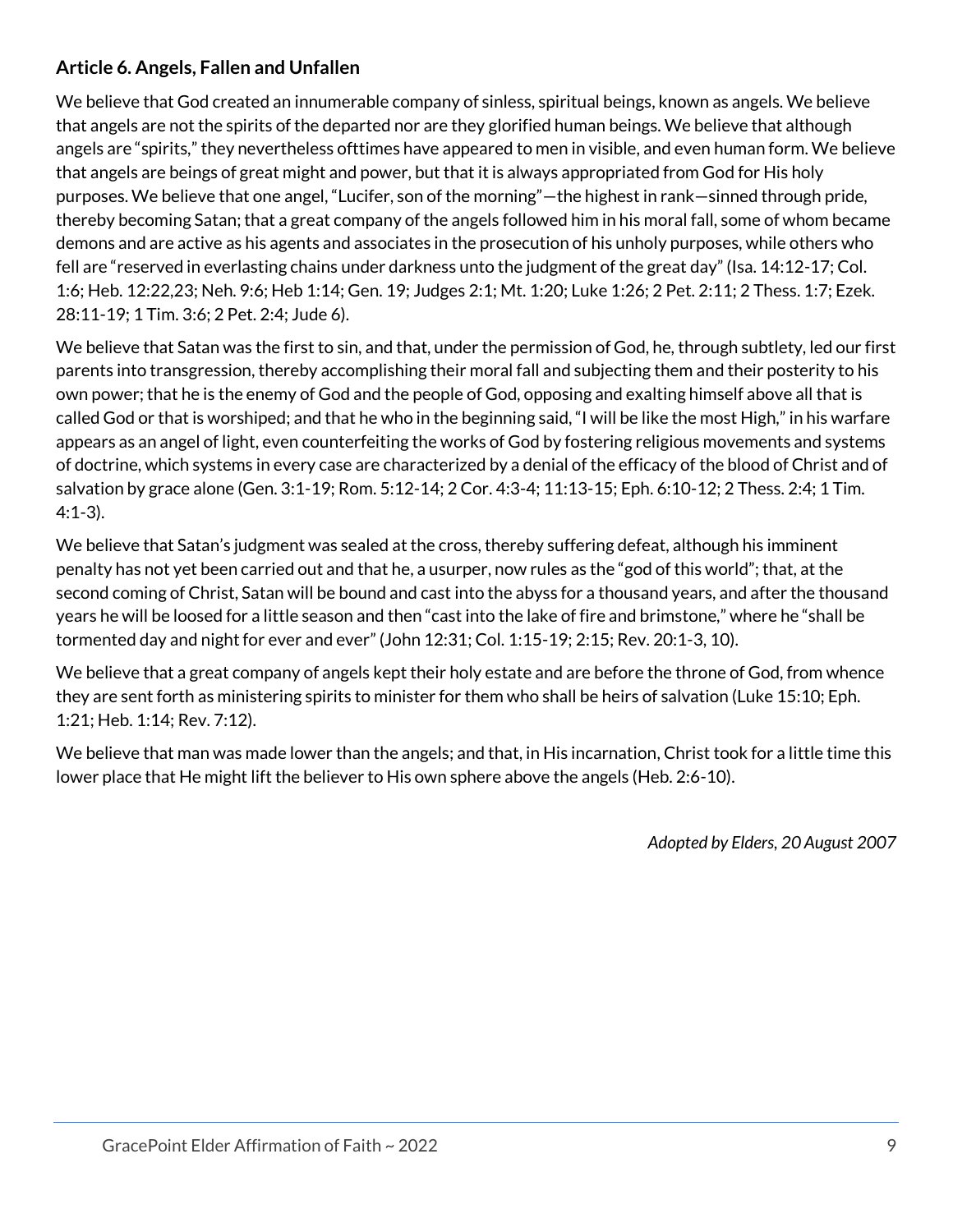# **Article 7. Man, Created and Fallen**

We believe that man<sup>17</sup> was originally created on the sixth day of creation, by God in the image and after the likeness of God, for the purpose of glorifying and worshipping his Creator.

We believe that material man is a direct creation from existing substances and that immaterial man was breathed into him as the very breath of God and thus became a living soul.

We believe that man left his first estate through willful rebellion against God's will and that he fell through sin, and, as a consequence of his sin, lost his spiritual life, becoming dead in trespasses and sins, and that he became subject to the power of the devil. This fall of man was accomplished through the design and influence of Satan. The sin which caused the fall of man was not only suggested by Satan, but was the identical form of it which Satan had himself followed and by which he fell from that high estate into which he was placed by creation, namely, acting independently of God through disobedience and thus repudiating all divine right and authority over himself (cf. Gen. 3:5; Isa. 14:12–14).

We also believe that this spiritual death, or total depravity of human nature, has been transmitted $18$  to the entire human race of man, the Man Christ Jesus alone being excepted; and hence that every child of Adam is born into the world with a nature which not only possesses no divine life, but is essentially and unchangeably separated from God apart from divine grace (Gen. 1:26; 2:17; 6:5; Ps. 14:1–3; 51:5; Jer. 17:9; John 3:6; 5:40; 6:35; Rom. 3:10–19; 8:6–7; Eph. 2:1–3; 1 Tim. 5:6; 1 John 3:8).

<sup>&</sup>lt;sup>17</sup> "man" here and following is gender inclusive referring to humanity

<sup>&</sup>lt;sup>18</sup> We believe that the Fall and its penalty are visited upon the whole human family. That penalty to which spiritual death is due is transmitted *mediately* from parent to child, while the penalty of physical death is imputed *immediately* from Adam to each individual member of his race, the divine reckoning being that each member of the race was seminally in Adam when the first man sinned and therefore each member shared in that sin. This reckoning of Adam's sin to his race is a *real* imputation, rather than a *judicial* imputation. This divine principle of reckoning is clearly indicated in Hebrews 7:9–10, where Levi, who as a priest was supported by the tithes of the people, did, nevertheless, pay tithes when Abraham paid tithes to Melchizedek since he was as a great grandson in the loins of father Abraham.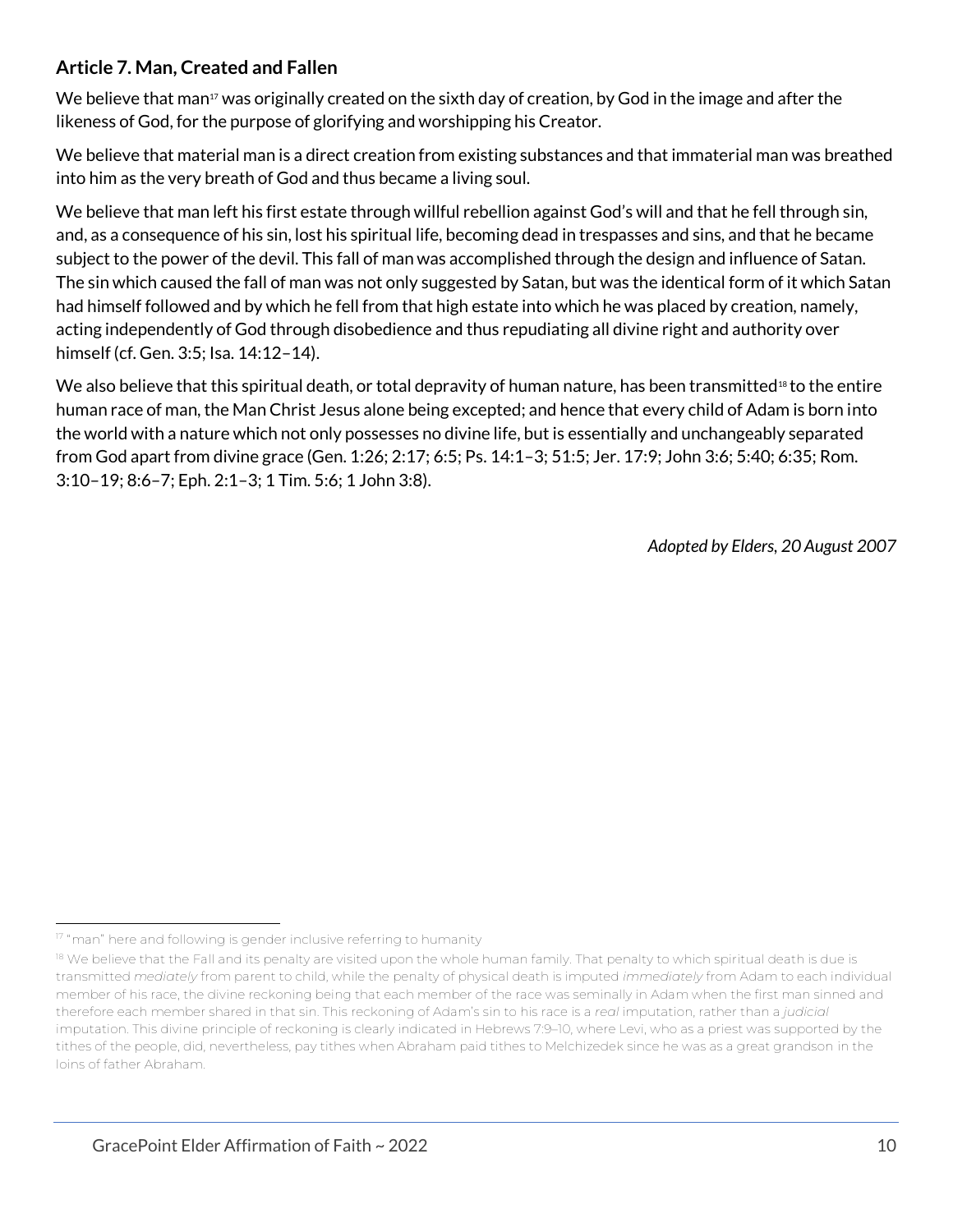# **Article 8. Salvation**

# **Salvation only through Christ**

We believe that, owing to universal death through sin, no one can enter the kingdom of God unless born again; and that no degree of reformation however great, no attainments in morality however high, no culture however attractive, no baptism or other ordinance however administered, can help the sinner to take even one step toward heaven; but a new nature imparted from above, a new life implanted by the Holy Spirit through the Word, is absolutely essential to salvation, and only those thus saved are sons of God. We believe, also, that our redemption has been accomplished solely by the blood of our Lord Jesus Christ, who was made to be sin and was made a curse for us, dying in our room and stead; and that no repentance, no feeling, no faith, no good resolutions, no sincere efforts, no submission to the rules and regulations of any church, nor all the churches that have existed since the days of the Apostles can add in the very least degree to the value of the blood, or to the merit of the finished work wrought for us by Him who united in His person true and proper deity with perfect and sinless humanity (Lev. 17:11; Isa. 64:6; Matt. 26:28; John 3:7–18; Rom. 5:6–9; 2 Cor. 5:21; Gal. 3:13; 6:15; Eph. 1:7; Phil. 3:4–9; Titus 3:5; James 1:18; 1 Pet. 1:18–19, 23).

We believe that the new birth of the believer comes only through faith in Christ and that repentance is a vital part of believing, and is in no way, in itself, a separate and independent condition of salvation; nor are any other acts, such as confession, baptism, prayer, or faithful service, to be added to believing as a condition of salvation (John 1:12; 3:16, 18, 36; 5:24; 6:29; Acts 13:39; 16:31; Rom. 1:16–17; 3:22, 26; 4:5; 10:4; Gal. 3:22).

# **The Extent of Salvation**

We believe that when an unregenerate person exercises that faith in Christ which is illustrated and described as such in the New Testament, he passes immediately out of spiritual death into spiritual life, and from the old creation into the new; being justified from all things, accepted before the Father according as Christ His Son is accepted, loved as Christ is loved, having his place and portion as linked to Him and one with Him forever. Though the saved one may have occasion to grow in the realization of his blessings and to know a fuller measure of divine power through the yielding of his life more fully to God, he is, as soon as he is saved, in possession of every spiritual blessing and absolutely complete in Christ, and is therefore in no way required by God to seek a so-called "second blessing," or a "second work of grace" (John 5:24; 17:23; Acts 13:39; Rom. 5:1; 1 Cor. 3:21–23; Eph. 1:3; Col. 2:10; 1 John 4:17; 5:11–12).

# **Sanctification**

We believe that sanctification, which is a setting-apart unto God, is threefold: It is already complete for every saved person because his position toward God is the same as Christ's position. Since the believer is in Christ, he is set apart unto God in the measure in which Christ is set apart unto God. We believe, however, that he retains his sin nature, which cannot be eradicated in this life. Therefore, while the standing of the Christian in Christ is perfect, his present state is no more perfect than his experience in daily life. There is, therefore, a progressive sanctification wherein the Christian is to "grow in grace," and to "be changed" by the unhindered power of the Spirit. We believe also that the child of God will yet be fully sanctified in his state as he is now sanctified in his standing in Christ when he shall see his Lord and shall be "like Him" (John 17:17; 2 Cor. 3:18; 7:1; Eph. 4:24; 5:25– 27; 1 Thess. 5:23; Heb. 10:10, 14; 12:10).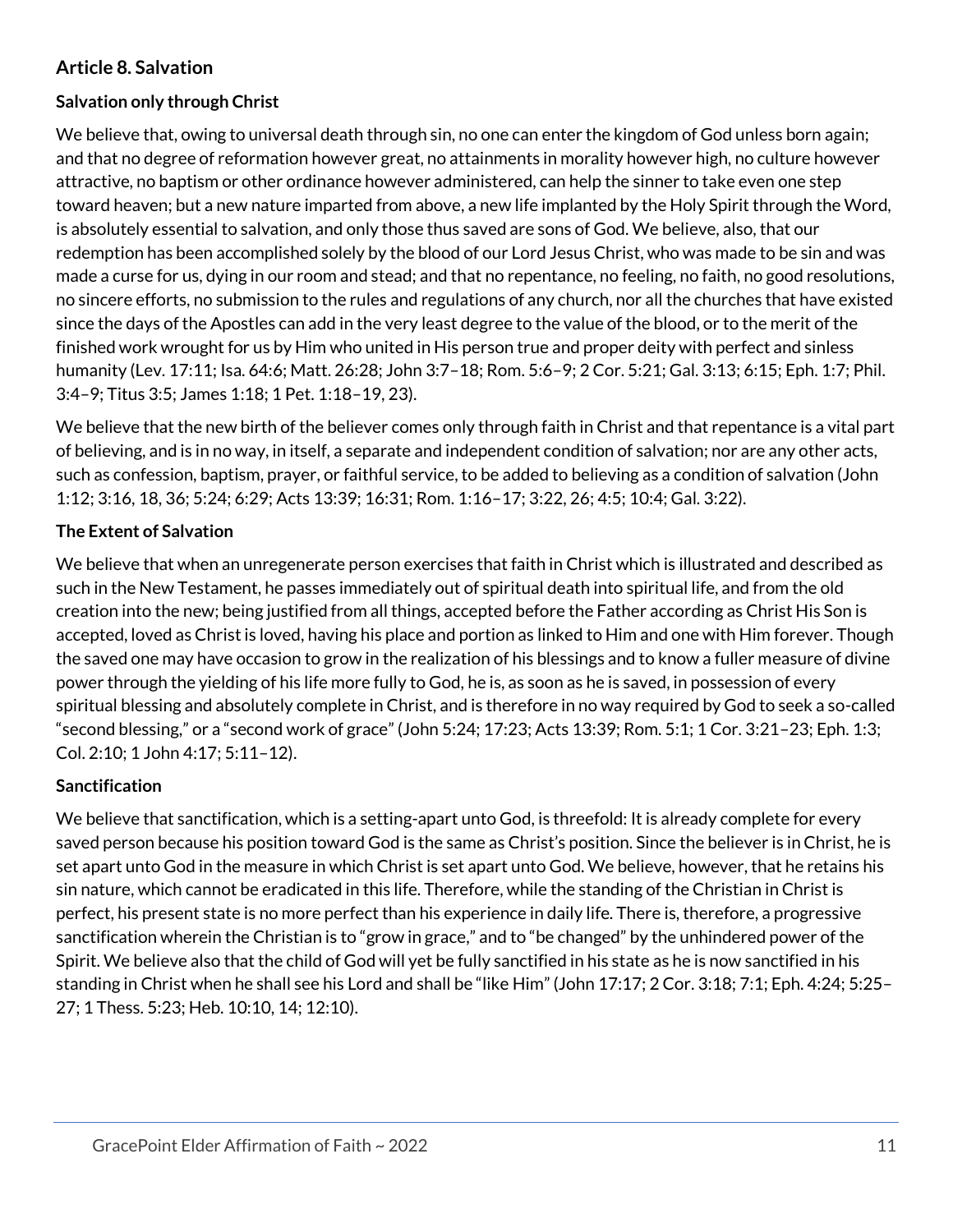# **Eternal Security**

We believe that, because of the eternal purpose of God toward the objects of His love, because of His freedom to exercise grace toward the meritless on the ground of the propitiatory blood of Christ, because of the very nature of the divine gift of eternal life, because of the present and unending intercession and advocacy of Christ in heaven, because of the immutability of the unchangeable covenants of God, because of the regenerating, abiding presence of the Holy Spirit in the hearts of all who are saved, we and all true believers everywhere, once saved are kept saved forever. We believe, however, that God is a holy and righteous Father and that, since He cannot overlook the sin of His children, He will, when they persistently sin, chasten them and correct them in infinite love; but having undertaken to save them and keep them forever, apart from all human merit, He, who cannot fail, will in the end present every one of them faultless before the presence of His glory and conformed to the image of His Son (John 5:24; 10:28; 13:1; 14:16–17; 17:11; Rom. 8:29; 1 Cor. 6:19; Heb. 7:25; 1 John 2:1–2; 5:13; Jude 24).

# **Assurance**

We believe it is the privilege, not only of some, but of all who are born again by the Spirit through faith in Christ as revealed in the Scriptures, to be assured of their salvation from the very day they take Him to be their Savior and that this assurance is not founded upon any fancied discovery of their own worthiness or fitness, but wholly upon the testimony of God in His written Word, exciting within His children filial love, gratitude, and obedience (Luke 10:20; 22:32; 2 Cor. 5:1, 6–8; 2 Tim. 1:12; Heb. 10:22; 1 John 5:13).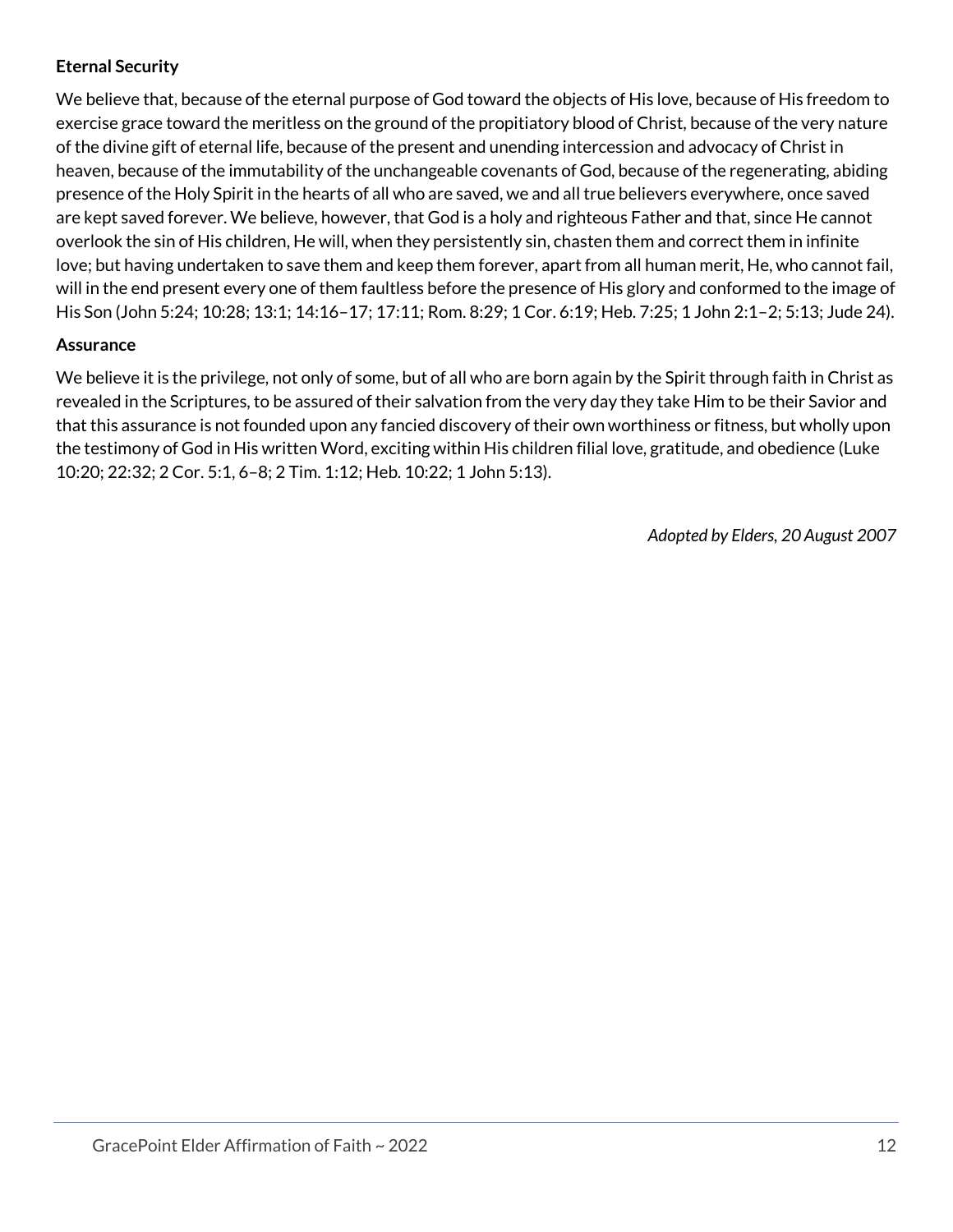# **Article 9. The Church**

# **The Church, Universal and Local**

We believe in the one universal Church, whose Foundation and Founder is the Lord Jesus Christ, composed of all those united, by the baptism of the Holy Spirit, to the risen and ascended Son of God as members of the church which is the body and bride of Christ. We believe that the functional beginning of the Church occurred on the Day of Pentecost, and that the Church is completely distinct from Israel, and will be consummated at the rapture of the Church wherein the spiritual building will be complete. The Church is chosen in Christ and united to Him through faith by the Spirit in one Body, with Christ Himself as the all- supplying, all- sustaining, all-supreme, and all-authoritative Head. (Matt. 16:18-20; Acts 2; 1 Cor. 3:11, 12:13; Acts 11:15-17, 20:28; 1 Thes. 4:13-18; Eph. 2:20-22; 1 Pet. 2:4-7; Rom. 11:25)

We believe it is God's will that the universal Church find expression in local churches in which believers assemble together for the purpose to worship God, instruction in His Word, participation in fellowship, and actively engage in expressions of faith. Believers gather to hear the Word of God proclaimed, to engage in corporate worship, to practice the ordinances of baptism and the Lord's Supper, to build each other's faith through the manifold ministries of love, to hold each other accountable in the obedience of faith through Biblical discipline, and to engage in local and world evangelization. The Church is a body in which each member should find a suitable ministry for His grace-gifts; it is the household of God in which the Spirit dwells; it is the pillar and bulwark of God's truth in a truth-denying world. (Acts 2:42-47; Heb. 10:19-25).

We believe that the ultimate purpose of the Church is to glorify God in the everlasting and ever-increasing gladness of worship. (1 Cor. 10:31; Rev. 5:9-12)

We believe that by the same Spirit all believers in this age are baptized into, and thus become, one body that is Christ's, whether Jews or Gentiles, and having become members one of another, are under solemn duty to keep the unity of the Spirit in the bond of peace, rising above all sectarian differences, and fervently loving one another with a pure heart (Matt. 16:16–18; Acts 2:42–47; Rom. 12:5; 1 Cor. 12:12–27; Eph. 1:20–23; 4:3–10; Col. 3:14– 15).

We believe that whether Christ-followers are *gathered* or *scattered* we are 'the Church' (1 Pet. 2:9-10)

# **The Church, Christ's Ordinances**

We believe that believer baptism is an ordinance of the Lord by which those who have come to faith publicly express their union with Christ in His death, burial, and resurrection, by being immersed in water in the name of the Father and the Son and the Holy Spirit. It is a one-time outward physical expression of an internal spiritual reality of belonging to Christ, His message and His people.

We believe that the Lord's Supper is an ordinance of the Lord in which gathered believers eat bread, signifying Christ's body given for His people, and drink the cup of the Lord, signifying the New Covenant in Christ's blood. We do this often in remembrance of the Lord, and thus proclaim His death until He comes.

We believe that believer baptism and the Lord's Supper are the only ordinances of the church and that they are a scriptural means of testimony for the church in this age (Matt. 28:19; Luke 22:19–20; Acts 10:47–48; 16:32–33; 18:7–8; 1 Cor. 11:26).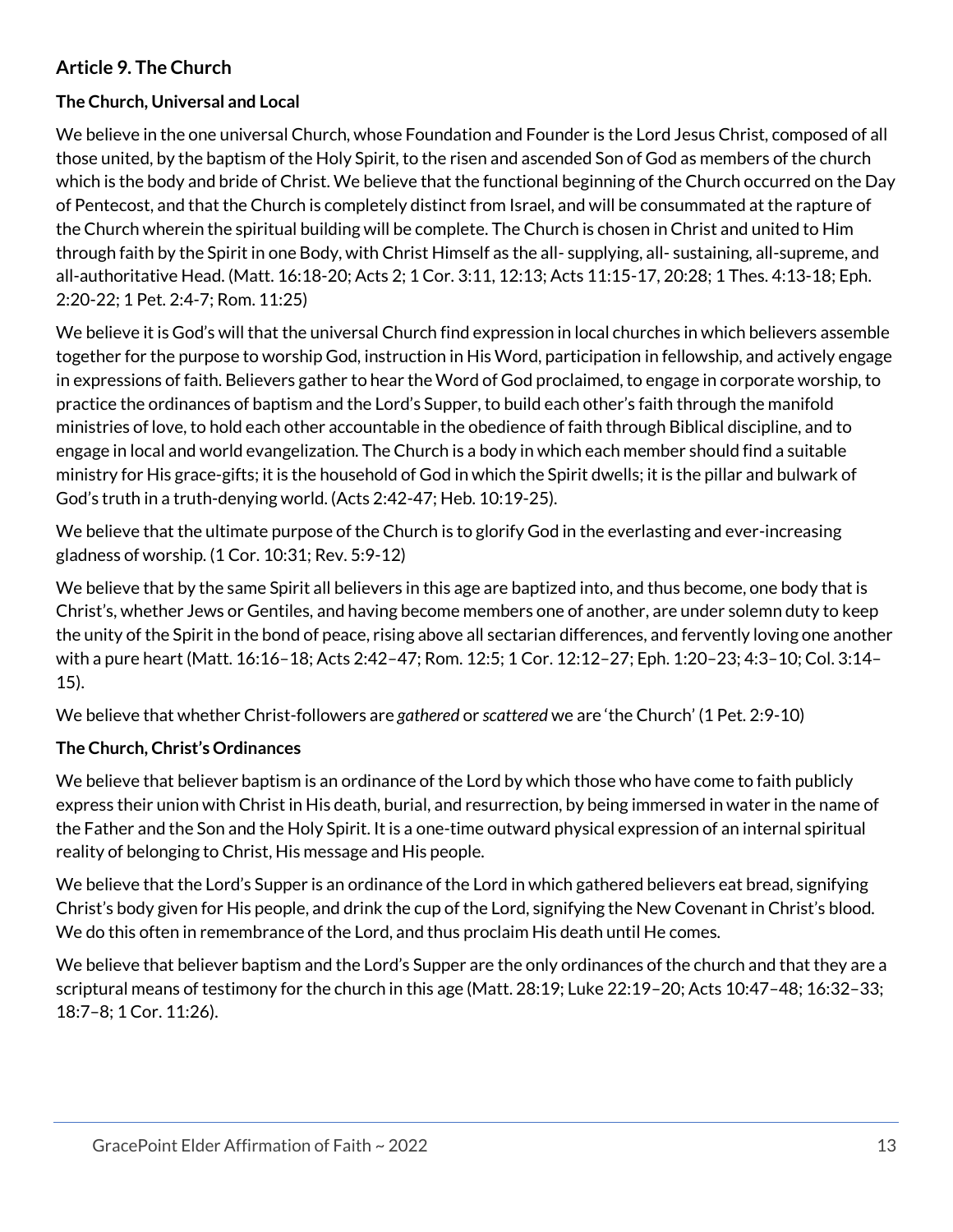# **The Church, Christ's Organization**

We believe that the church has four offices; Jesus Christ the Head (Col. 1:18), the Priesthood of Believers (Rev. 1:6), Elders (Overseers) (1 Tim. 3; Titus 1), and Deacons (1Tim. 3).

We believe that each local church should recognize and affirm the divine calling of spiritually qualified men to give leadership to the church through the role of Elders (Overseers) in the ministry of the Word and prayer.

#### **The Church, the Christian's Walk**

We believe that we are called with a holy calling, to walk not after the flesh, but after the Spirit, and so to live in the power of the indwelling Spirit that we will not fulfill the lust of the flesh. But the flesh with its fallen, Adamic nature, which in this life is never eradicated, being with us to the end of our earthly pilgrimage, needs to be kept by the Spirit constantly in subjection to Christ, or it will surely manifest its presence in our lives to the dishonor of our Lord (Rom. 6:11–13; 8:2, 4, 12–13; Gal. 5:16–23; Eph. 4:22–24; Col. 2:1–10; 1 Pet. 1:14–16; 1 John 1:4–7;  $3:5-9$ ).

# **The Church, Christ's Command and Commission**

We believe the church is commanded to love the Lord our God with all our heart, soul and mind and our neighbors as ourselves. (Matt. 22:37-40)

We believe that the commission given by the Lord Jesus to make disciples of all nations is binding on His Church to the end of the age. This task is to proclaim the Gospel to every tribe and tongue and people and nation, baptizing them, teaching them to observe the words and ways of the Lord, and gathering them into churches able to fulfill their Christian calling among their own people. The ultimate aim of world missions is that God would create, by His Word, worshippers who glorify His name through glad-hearted faith and obedience. Missions exist because universal, worldwide worship does not exist. When the time of ingathering is over, and the countless millions of the redeemed fall on their faces before the throne of God, missions will be no more. It is a temporary necessity. But worship abides forever. Worship, therefore, is the fuel and the goal of missions. (Matt. 28:18-20; Rev. 5:9; Acts 14:23; Rom. 1:5; John 4:23; Rom. 15:8-11)

We believe that it is the explicit message of our Lord Jesus Christ to those whom He has saved that they are sent forth by Him into the world even as He was sent forth of His Father into the world. We believe that, after they are saved, they are divinely reckoned to be related to this world as strangers and pilgrims, ambassadors and witnesses, to make Christ known to the whole world (Matt. 28:18–19; Mark 16:15; John 17:18; Acts 1:8; 2 Cor. 5:18–20; 1 Pet. 1:17; 2:11).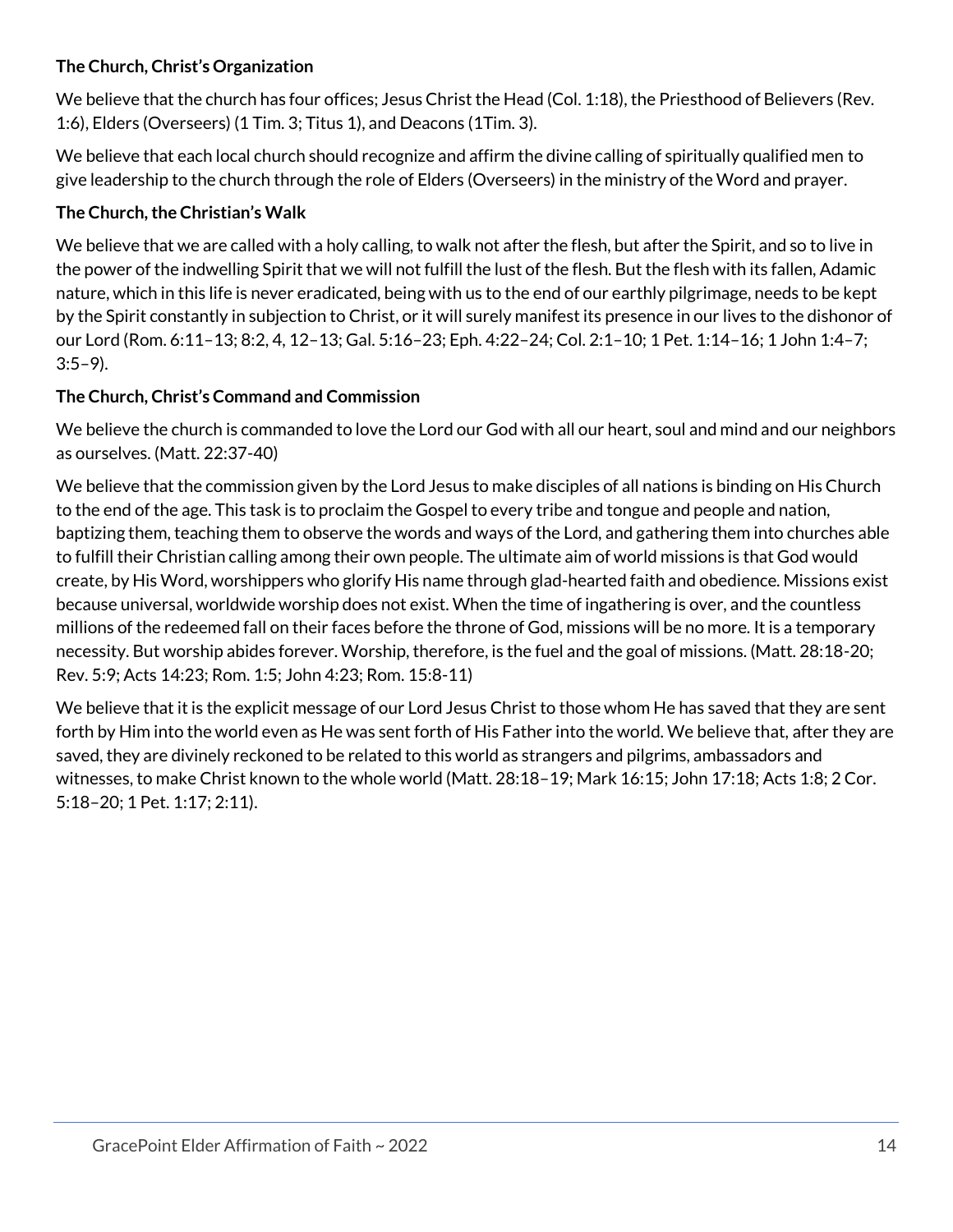#### **The Church, the Christian's Service**

We believe that divine, enabling grace-gifts for service are bestowed by the Spirit upon all who are saved. While there is a diversity of gifts, each believer is energized by the same Spirit, and each is called to their own divinely appointed service as the Spirit may will. In the early church there were certain gifted people—apostles, prophets, evangelists, pastors, and teachers—who were appointed by God for the perfecting of the saints unto their work of the ministry. We believe also that today some people are engifted by the Spirit to be evangelists, pastors and teachers, and that it is to the fulfilling of His will and to His eternal glory that these shall be sustained and encouraged in their service for God (Rom. 12:6; 1 Cor. 12:4–11; Eph. 4:11).

We believe that, wholly apart from salvation benefits which are bestowed equally upon all who believe, rewards are promised according to the faithfulness of each believer in their service to God, and that these rewards will be bestowed at the judgment seat of Christ after He comes to receive His own to Himself (1 Cor. 3:9–15; 9:18–27; 2 Cor. 5:10).

*Adopted by Elders, 25 February 2008*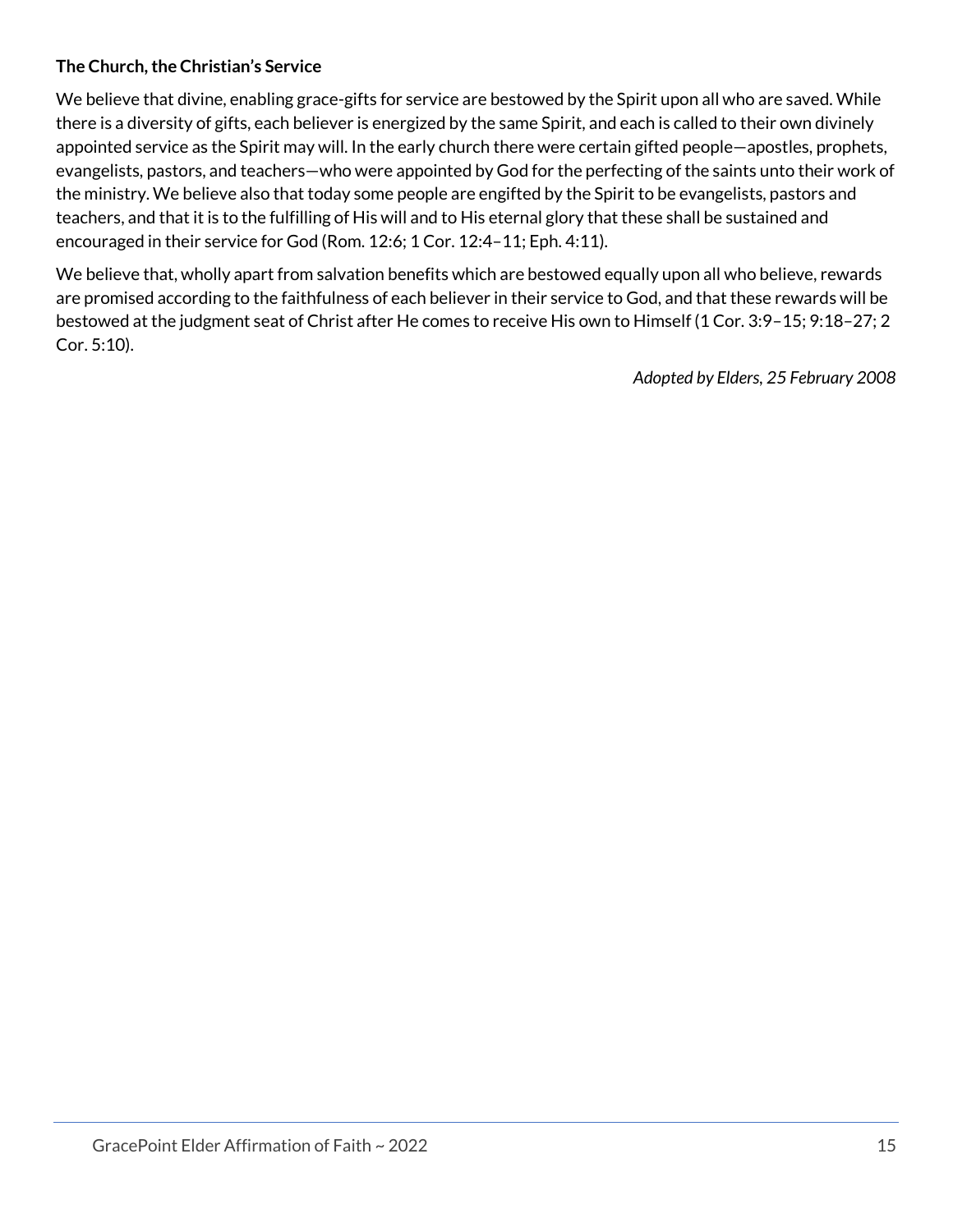# **Article 10. Consummation of the Age and Future Things**

# **God's Administration of History**

We believe that God has administered His purposes on earth in varying ways known as dispensations. Though time is not a primary consideration, each divine administration, or dispensation, relates to a definite period of human history (Eph. 1:9-10). The vast majority of the Bible deals with three such dispensations: the dispensation of Israel from the call of Abraham (Gen. 12:1-3) to Jesus Christ (Gal.4:4), the present dispensation of the Church from Pentecost (Acts 2) to the Rapture (1Thes. 4:13-17) and the future dispensation of Jesus Christ's 1000-year kingdom reign theologically designated as the Millennium (Rev. 20:6).

We believe that dispensations are not different ways of forgiveness and eternal life, but different administrations of God as He superintends the way mankind lives on earth (Eph. 3:9). Eternal salvation was, is, and always will be a free gift by grace alone through faith alone, based on the death and resurrection of Jesus Christ alone (Eph. 2:8-9).

We believe that it has always been true that "without faith it is impossible to please" God (Heb. 11:6), and that the principle of faith was prevalent in the lives of all the Old Testament saints. However, we believe that it was historically impossible that they should have had as the conscious object of their faith the incarnate, crucified Son, the Lamb of God (John 1:29), and that it is evident that they did not comprehend as we do that the sacrifices depicted the person and work of Christ. We believe also that they did not understand the redemptive significance of the prophecies or types concerning the sufferings of Christ (1 Pet. 1:10–12); therefore, we believe that their faith toward God was manifested in other ways as is shown by the long record in Hebrews 11:1–40. We believe further that their faith thus manifested was counted unto them for righteousness (cf. Rom. 4:3 with Gen. 15:6; Rom. 4:5–8; Heb. 11:7).

Dispensationalism is a system of a literal, grammatical, historical hermeneutic (2 Tim. 2:15). We believe that the promises to Israel are not fulfilled in the Church, but will be literally realized by believing Israel in the future (Rom. 11:25-27).

# **The Blessed Hope**

We believe that, according to the Word of God, the next great event in the fulfillment of prophecy will be the coming of the Lord in the air to receive to Himself into heaven both His own who are alive and remain unto His coming, and also all who have fallen asleep in Jesus, and that this event is the blessed hope set before us in Scripture, and for this we should be constantly looking (John 14:1–3; 1 Cor. 15:51–52; Phil. 3:20; 1 Thess. 4:13– 18; Titus 2:11–14).

# **The Tribulation**

We believe that the translation of the church will be followed by the fulfillment of Israel's seventieth week (Dan. 9:27; Rev. 6:1–19:21) during which the church, the body of Christ, will be in heaven. The whole period of Israel's seventieth week will be a time of judgment on the whole earth, at the end of which the times of the Gentiles will be brought to a close. The latter half of this period will be the time of Jacob's trouble (Jer. 30:7), which our Lord called the great tribulation (Matt. 24:15–21). We believe that universal righteousness will not be realized prior to the second coming of Christ, but that the world is day by day ripening for judgment and that the age will end with a fearful apostasy.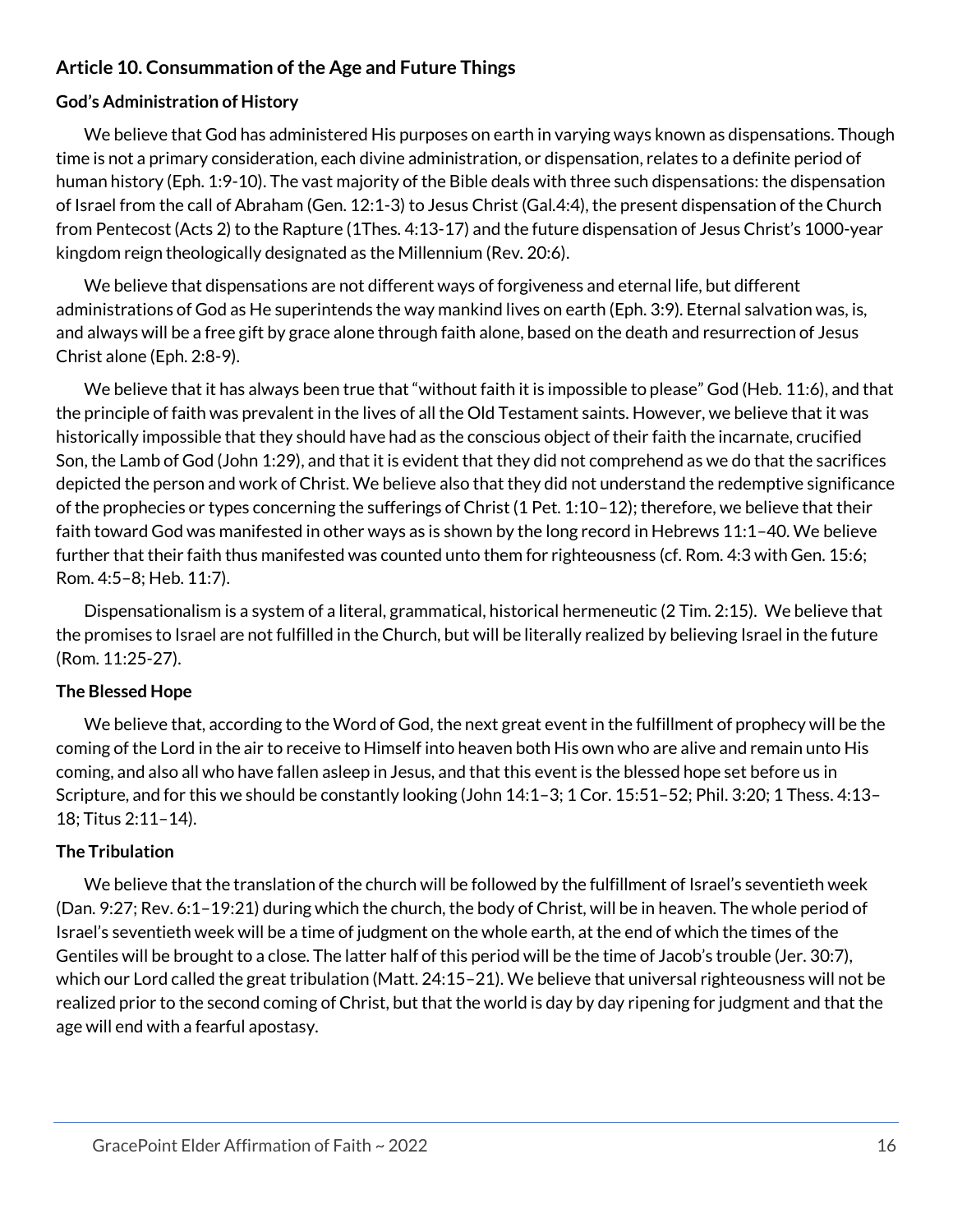#### **The Second Coming of Christ**

We believe that the period of great tribulation in the earth will be climaxed by the return of the Lord Jesus Christ to the earth as He went, in person on the clouds of heaven, and with power and great glory to introduce the millennial age, to bind Satan and place him in the abyss, to lift the curse which now rests upon the whole creation, to restore Israel to her own land and to give her the realization of God's covenant promises, and to bring the whole world to the knowledge of God (Deut. 30:1–10; Isa. 11:9; Ezek. 37:21–28; Matt. 24:15–25:46; Acts 15:16– 17; Rom. 8:19–23; 11:25–27; 1 Tim. 4:1–3; 2 Tim. 3:1–5; Rev. 20:1–3).

#### **The Eternal State**

We believe that at death the spirits and souls of those who have trusted in the Lord Jesus Christ for salvation pass immediately into His presence and there remain in conscious bliss until the resurrection of the glorified body when Christ comes for His own, whereupon soul and body reunited shall be associated with Him forever in glory; but the spirits and souls of the unbelieving remain after death conscious of condemnation and in misery until the final judgment of the great white throne at the close of the millennium, when soul and body reunited shall be cast into the lake of fire, not to be annihilated, but to be punished with everlasting destruction from the presence of the Lord, and from the glory of His power (Luke 16:19–26; 23:42; 2 Cor. 5:8; Phil. 1:23; 2 Thess. 1:7–9; Jude 6–7; Rev. 20:11–15).

#### **The Eternal Abode**

We believe that God will prepare the new heaven and new earth and the New Jerusalem in which righteousness dwells (2 Pet. 3:13; Rev. 21).

*Adopted by Elders, 25 February 2008*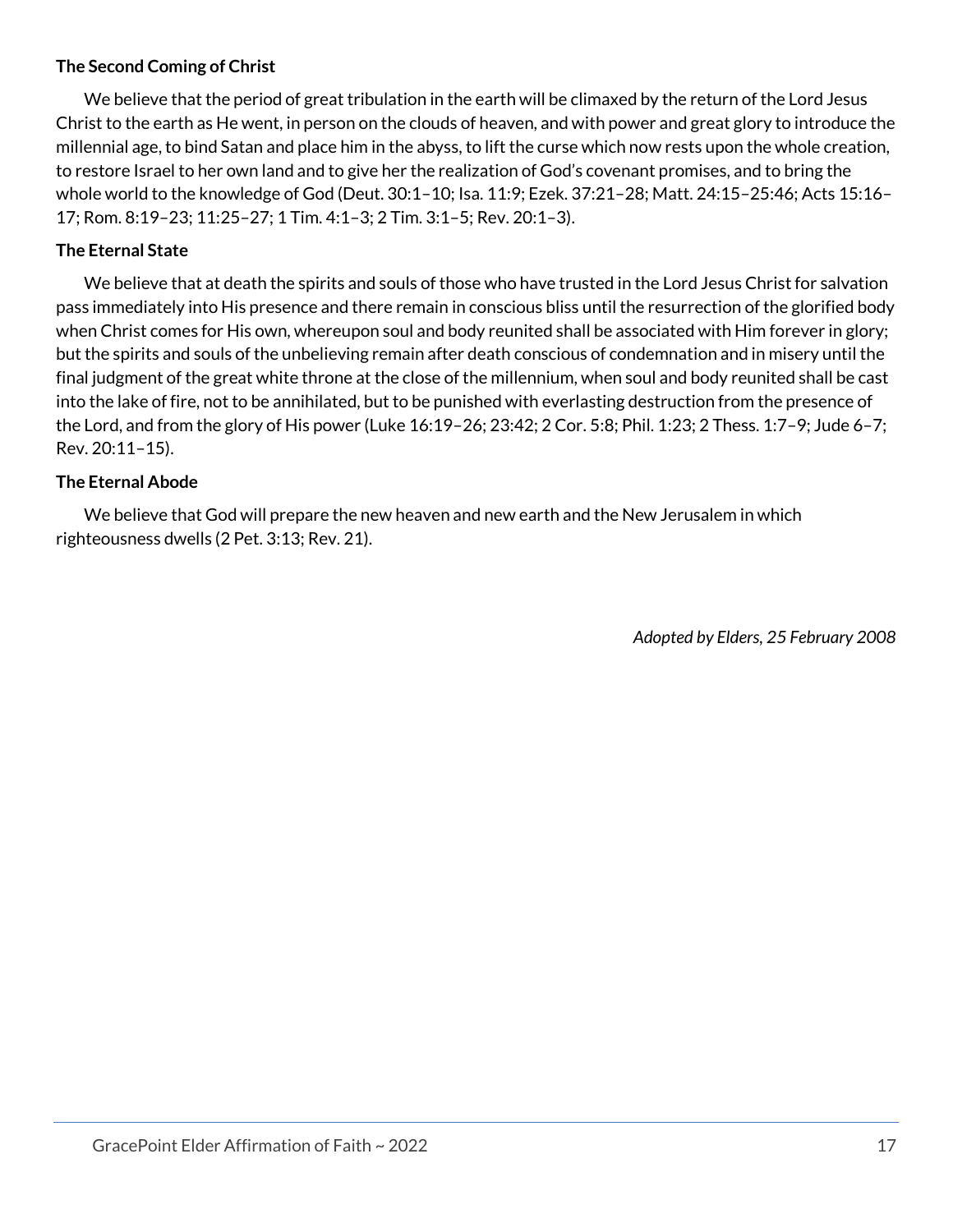# **Summation: The Spirit of this Affirmation and the Unity of the Church**

We do not believe that all things in this affirmation of faith are of equal weight, some being more essential, some less. We do not believe that every part of this affirmation must be believed in order for one to be saved.

Our aim is not to discover how little can be believed, but rather to embrace and teach "the whole counsel of God." (Acts 20:27). Our aim is to encourage a hearty adherence to the Bible, the fullness of its truth, (Titus 1:1; 1 Tim. 4:1; 6:3-5) and the glory of its Author. We believe Biblical doctrine stabilizes saints in the winds of confusion (Eph. 4:13-14) and strengthens the church in her mission to meet the great systems of false religion and secularism. We believe that the supreme virtue of love is nourished by the strong meat of God-centered doctrine. (1 Tim. 1:5). And we believe that a passion for the supremacy of God in all things for the joy of all peoples through Jesus Christ is sustained in an atmosphere of deep and joyful knowledge of God and His wonderful works. (Psa. 9:10).

We believe that the cause of unity in the church (Eph. 4:4-6) is best served, not by finding the lowest common denominator of doctrine, around which all can gather, but by elevating the value of truth, stating the doctrinal parameters of church or school or mission or ministry, seeking the unity that comes from the truth, and then demonstrating to the world how Christians can love each other (John 13:34-35) across boundaries rather than by removing boundaries. In this way, the importance of truth is served by the existence of doctrinal borders, and unity is served by the way we love others across those borders.

We do not claim infallibility for this affirmation and are open to refinement and correction from Scripture. (1 Cor. 13:12; 2 Pet. 3:18). Yet we do hold firmly to these truths as we see them and call on others to search the Scriptures to see if these things are so (Acts 17:11). As conversation and debate take place, it may be that we will learn from each other, and the boundaries will be adjusted, even possibly folding formerly disagreeing groups into closer fellowship.

#### \* \* \*

NOTE: The many Biblical descriptions of God's work in salvation are diverse. Therefore, similar or identical terms may be used differently in different contexts. Our aim in this affirmation of faith is not to limit how Biblical writers can use the terms we use here, or to say that the terms of this affirmation may not be used differently by the Biblical writers in various contexts, but rather our aim is to claim that the reality described here is in fact Biblical reality.